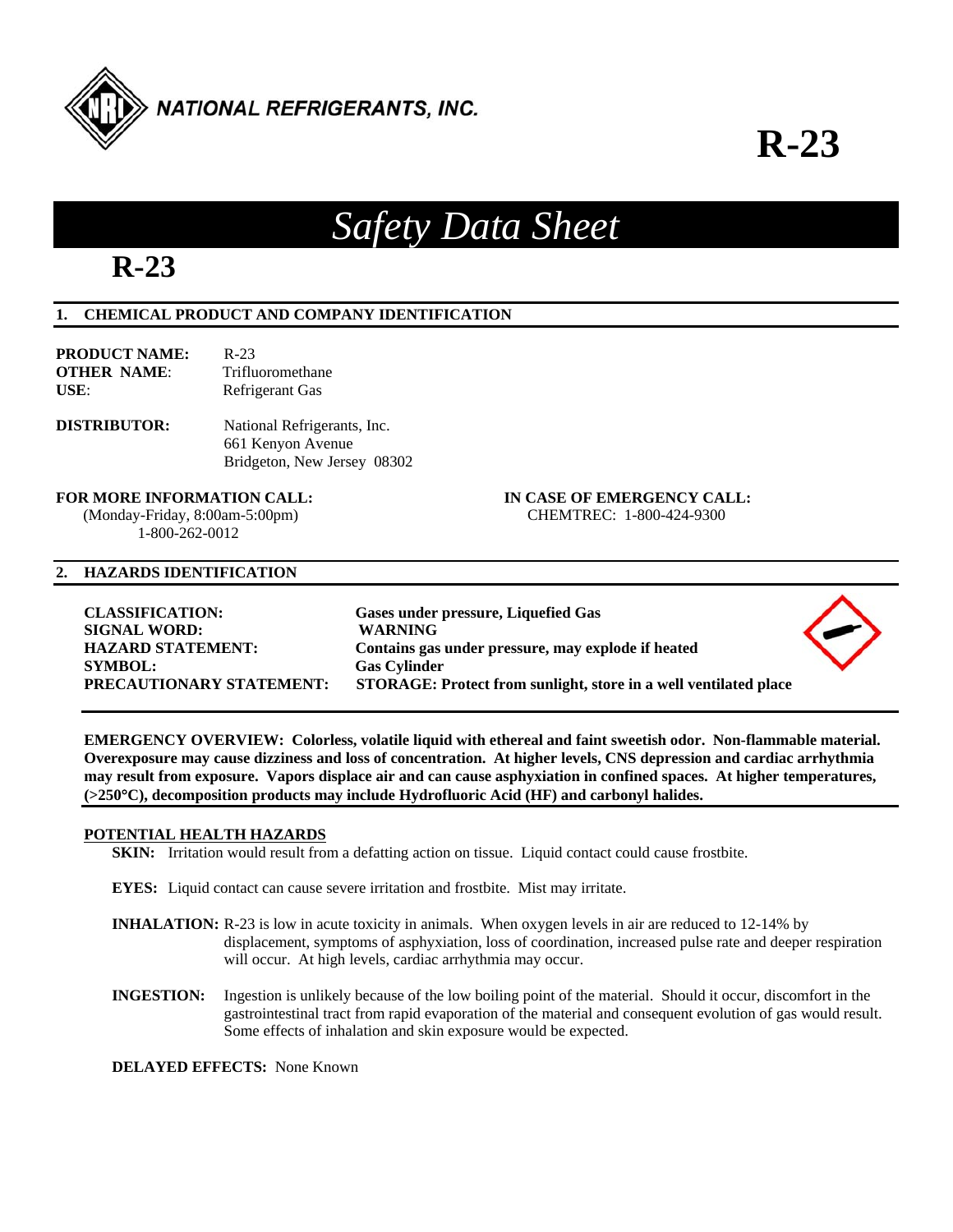

## **3. COMPOSITION / INFORMATION ON INGREDIENTS**

#### **INGREDIENT NAME CAS NUMBER WEIGHT %**

Trifluoromethane 75-46-7 100

#### **COMMON NAME and SYNONYMS**

R-23; HFC-23

There are no impurities or stabilizers that contribute to the classification of the material identified in Section 2

## **4. FIRST AID MEASURES**

- **SKIN:** Promptly flush skin with water until all chemical is removed. If there is evidence of frostbite, bathe (do not rub) with lukewarm (not hot) water. If water is not available, cover with a clean, soft cloth or similar covering. Get medical attention if symptoms persist.
- **EYES:** Immediately flush eyes with large amounts of water for at least 15 minutes (in case of frostbite, water should be lukewarm, not hot) lifting eyelids occasionally to facilitate irrigation. Get medical attention if symptoms persist.
- **INHALATION:** Immediately move to fresh air. If breathing has stopped, give artificial respiration. Use oxygen as required, provided a qualified operator is available. Get medical attention immediately. DO NOT give epinephrine (adrenaline).
- **INGESTION:** Ingestion is unlikely because of the physical properties and is not expected to be hazardous. DO NOT induce vomiting unless instructed to do so by a physician.
- **ADVICE TO PHYSICIAN:** Because of the possible disturbances of cardiac rhythm, catecholamine drugs, such as epinephrine, should be used with special caution and only in situations of emergency life support. Treatment of overexposure should be directed at the control of symptoms and the clinical conditions.

#### **5. FIRE FIGHTING MEASURES**

#### **FLAMMABLE PROPERTIES**

**FLASH POINT:** Gas, not applicable per DOT regulations **FLASH POINT METHOD:** Not applicable **AUTOIGNITION TEMPERATURE:** 765°C (1409°F) **UPPER FLAME LIMIT (volume % in air):** None\* **LOWER FLAME LIMIT (volume % in air):** None\*

**FLAME PROPAGATION RATE (solids):** Not applicable **OSHA FLAMMABILITY CLASS:** Not applicable

\*Based on ASHRAE Standard 34 with match ignition

#### **EXTINGUISHING MEDIA:**

Use any standard agent – choose the one most appropriate for type of surrounding fire (material itself is not flammable)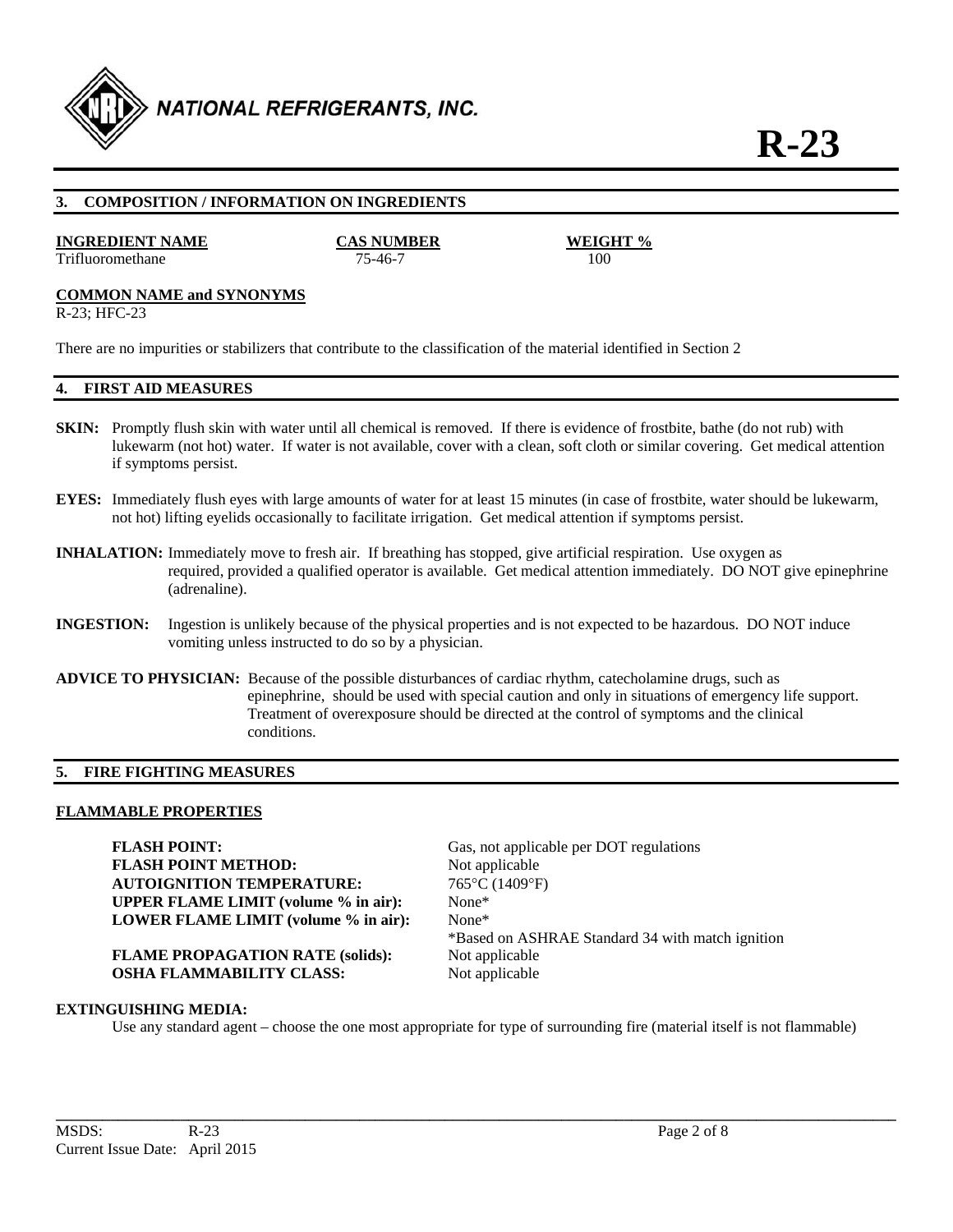

## **UNUSUAL FIRE AND EXPLOSION HAZARDS:**

 R-23 is not flammable at ambient temperatures and atmospheric pressure. However, this material will become combustible when mixed with air under pressure and exposed to strong ignition sources. Contact with certain reactive metals may result in formation of explosive or exothermic reactions under specific conditions (e.g. very high temperatures and/or appropriate pressures).

#### **SPECIAL FIRE FIGHTING PRECAUTIONS/INSTRUCTIONS**:

 Firefighters should wear self-contained, NIOSH-approved breathing apparatus for protection against possible toxic decomposition products. Proper eye and skin protection should be provided. Use water spray to keep fire-exposed containers cool.

#### **6. ACCIDENTAL RELEASE MEASURES**

**IN CASE OF SPILL OR OTHER RELEASE:** (Always wear recommended personal protective equipment.) Evacuate unprotected personnel. Product dissipates upon release. Protected personnel should remove ignition sources and shut off leak, if without risk, and provide ventilation. Unprotected personnel should not return to the affected area until air has been tested and determined safe, including low-lying areas.

#### **Spills and releases may have to be reported to Federal and/or local authorities. See Section 15 regarding reporting requirements.**

#### **7. HANDLING AND STORAGE**

#### **NORMAL HANDLING:** (Always wear recommended personal protective equipment.)

 Avoid breathing vapors and liquid contact with eyes, skin or clothing. Do not puncture or drop cylinders, expose them to open flame or excessive heat. Use authorized cylinders only. Follow standard safety precautions for handling and use of compressed gas cylinders.

R-23 should not be mixed with air above atmospheric pressure for leak testing or any other purpose.

#### **STORAGE RECOMMENDATIONS:**

 Store in a cool, well-ventilated area of low fire risk and out of direct sunlight. Protect cylinder and its fittings from physical damage. Storage in subsurface locations should be avoided. Close valve tightly after use and when empty.

#### **INCOMPATIBILITIES:**

Freshly abraded aluminum surfaces at specific temperatures and pressures may cause a strong exothermic reaction. Chemically reactive metals: potassium, calcium, powdered aluminum, magnesium, and zinc.

#### **8. EXPOSURE CONTROLS / PERSONAL PROTECTION**

#### **ENGINEERING CONTROLS:**

 Provide local ventilation at filling zones and areas where leakage is probable. Mechanical (general) ventilation may be adequate for other operating and storage areas.

**\_\_\_\_\_\_\_\_\_\_\_\_\_\_\_\_\_\_\_\_\_\_\_\_\_\_\_\_\_\_\_\_\_\_\_\_\_\_\_\_\_\_\_\_\_\_\_\_\_\_\_\_\_\_\_\_\_\_\_\_\_\_\_\_\_\_\_\_\_\_\_\_\_\_\_\_\_\_\_\_\_\_\_\_\_\_\_\_\_\_\_\_\_\_\_\_\_\_\_\_\_\_\_\_\_\_\_\_** 

## **PERSONAL PROTECTIVE EQUIPMENT**

#### **SKIN PROTECTION:**

 Skin contact with refrigerant may cause frostbite. General work clothing and gloves (leather) should provide adequate protection. If prolonged contact with liquid or gas is anticipated, insulated gloves constructed of PVA,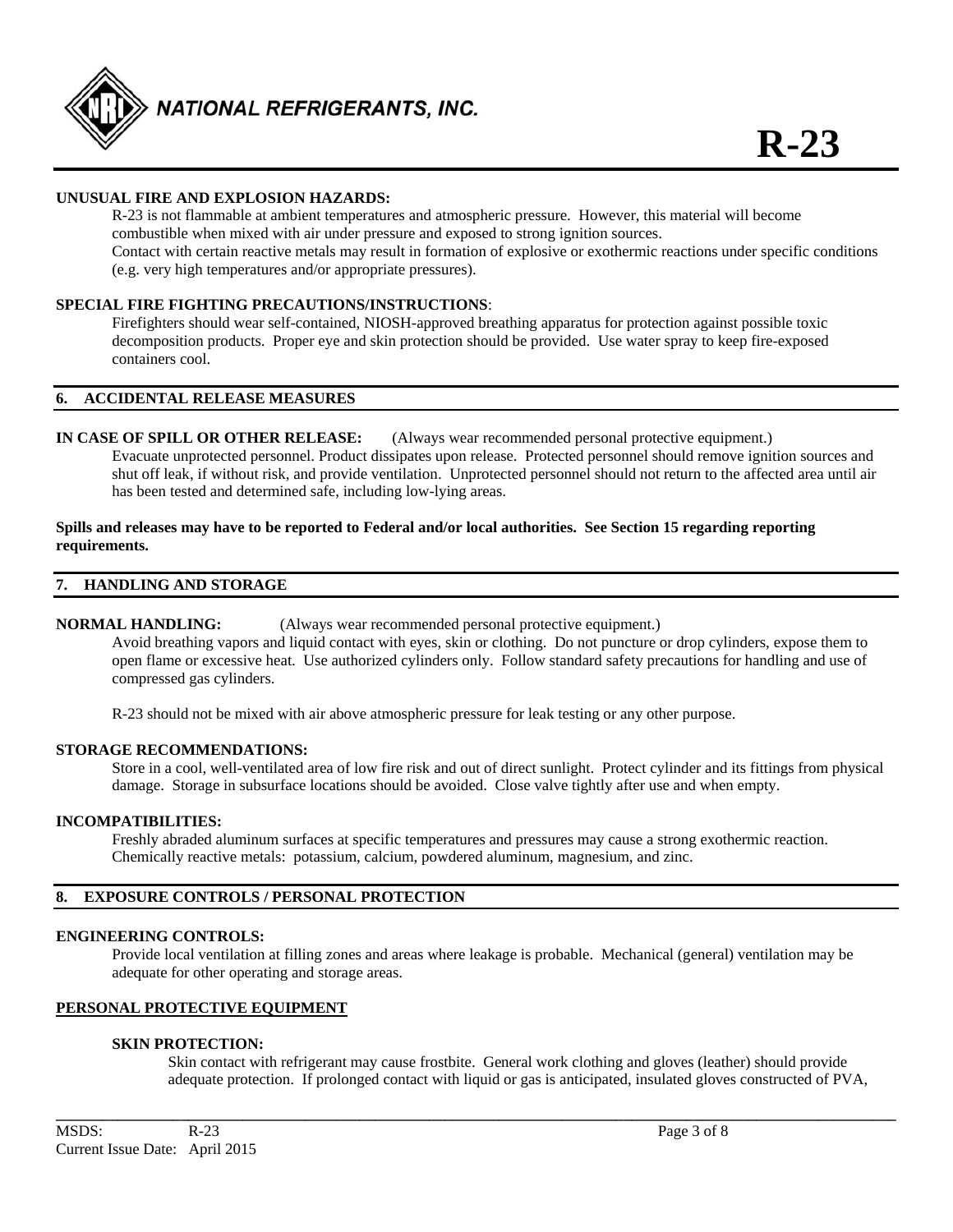

 neoprene or butyl rubber should be used. Any contaminated clothing should be promptly removed and washed before reuse.

#### **EYE PROTECTION:**

For normal conditions, wear safety glasses. Where there is reasonable probability of liquid contact, wear chemical safety goggles.

#### **RESPIRATORY PROTECTION:**

 None generally required for adequately ventilated work situations. For accidental release or non-ventilated situations, or release into confined space, where the concentration may be above the PEL of 1,000 ppm, use a self contained, NIOSH approved breathing apparatus or supplied air respirator. For escape: use the former or a NIOSH approved gas mask with organic vapor canister.

#### **ADDITIONAL RECOMMENDATIONS:**

Where contact with liquid is likely, such as in a spill or leak, impervious boots and clothing should be worn. High dose-level warning signs are recommended for areas of principle exposure. Provide eyewash stations and quick drench shower facilities at convenient locations. For tank cleaning operations, see OSHA regulations, 29 CFR 1910.132 and 29 CFR 1910.133.

## **EXPOSURE GUIDELINES INGREDIENT NAME ACGIH TLV OSHA PEL OTHER LIMIT**

Trifluoromethane None None None \*1000 ppm TWA (8hr)

 $=$  Workplace Environmental Exposure Level (AIHA)

**OTHER EXPOSURE LIMITS FOR POTENTIAL DECOMPOSITION PRODUCTS:**  Hydrogen Fluoride: ACGIH TLV = 2ppm ceiling, 0.5ppm TLV-TWA

## **9. PHYSICAL AND CHEMICAL PROPERTIES**

| <b>APPEARANCE:</b><br><b>PHYSICAL STATE:</b><br><b>MOLECULAR WEIGHT:</b><br><b>CHEMICAL FORMULA:</b> | Clear, colorless liquid and vapor<br>Gas at ambient temperatures<br>70.013<br>CHF <sub>3</sub> |  |
|------------------------------------------------------------------------------------------------------|------------------------------------------------------------------------------------------------|--|
| <b>ODOR:</b>                                                                                         | Faint ethereal odor                                                                            |  |
| <b>SPECIFIC GRAVITY</b> (water $= 1.0$ ):                                                            | @ 21.1 °C (70 °F)                                                                              |  |
| <b>SOLUBILITY IN WATER (weight %):</b>                                                               | Unknown                                                                                        |  |
| $pH$ :                                                                                               | Neutral                                                                                        |  |
| <b>BOILING POINT:</b>                                                                                | $-82.1$ °C (-115.7°F)                                                                          |  |
| <b>FREEZING POINT:</b>                                                                               | $-155^{\circ}$ C ( $-247^{\circ}$ F)                                                           |  |
| <b>VAPOR PRESSURE:</b>                                                                               | 623.4 psia @ 70°F                                                                              |  |
| VAPOR DENSITY $(air = 1.0)$ :                                                                        | 2.4                                                                                            |  |
| <b>EVAPORATION RATE:</b>                                                                             | <b>COMPARED TO:</b> $CC14 = 1$<br>>1                                                           |  |
| % VOLATILES:                                                                                         | 100                                                                                            |  |
| <b>ODOR THRESHHOLD:</b>                                                                              | Not establishedh                                                                               |  |
| <b>FLAMMABILITY:</b>                                                                                 | Not applicable                                                                                 |  |
| LEL/UEL:                                                                                             | None/None                                                                                      |  |
| <b>RELATIVE DENSITY:</b>                                                                             | 0.78 g/cm <sup>3</sup> at $20^{\circ}$ C                                                       |  |
| <b>PARTITION COEFF</b> (n-octanol/water)                                                             | Log Pow: 0.64. Note: This product is more soluble than octanol                                 |  |
|                                                                                                      |                                                                                                |  |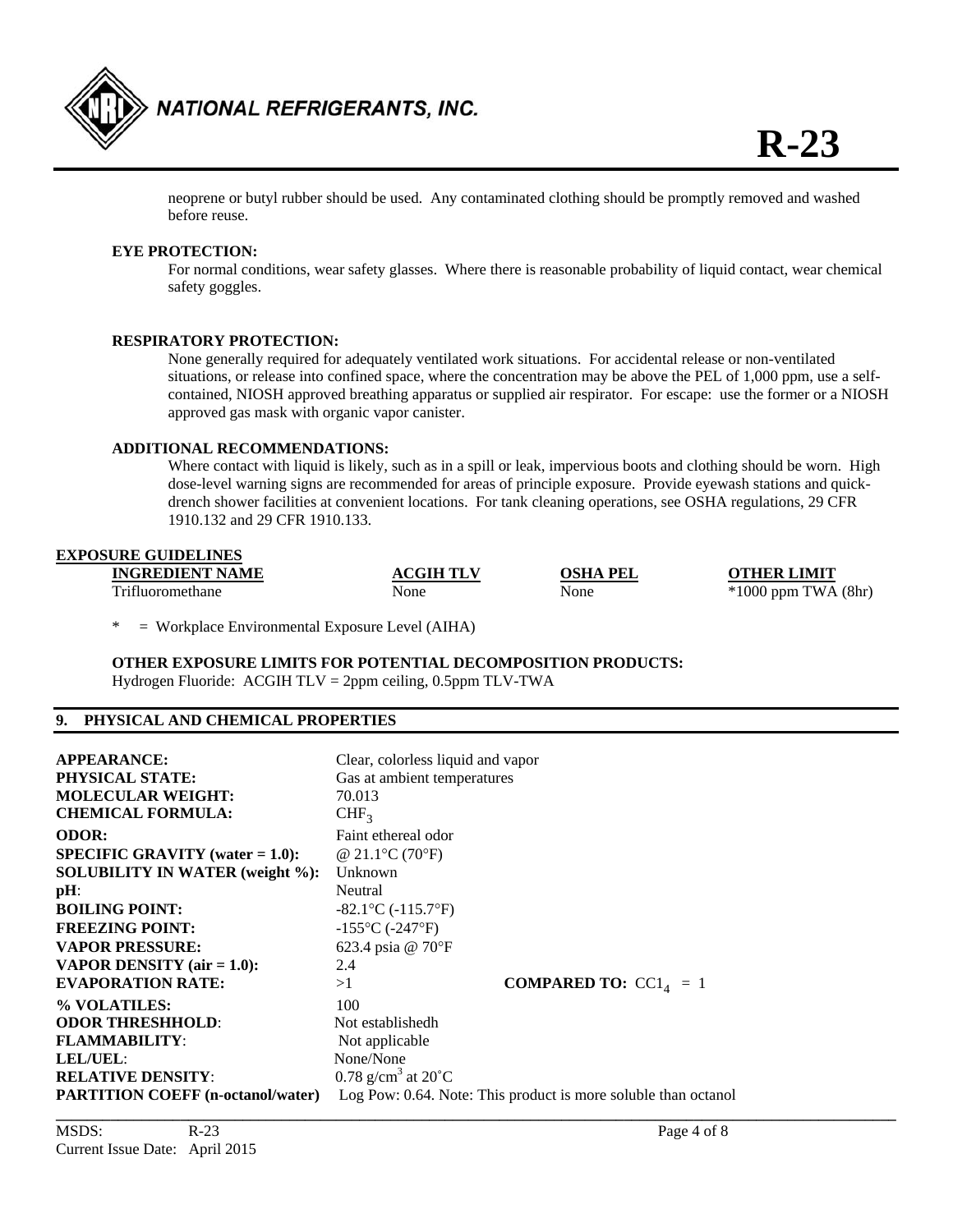

## **AUTO IGNITION TEMP**: 765˚C **DECOMPOSITION TEMPERATURE:** 1150°C **VISCOSITY**: Not applicable **FLASH POINT:** Not applicable

(Flash point method and additional flammability data are found in Section 5.)

## **10. STABILITY AND REACTIVITY**

## **NORMALLY STABLE (CONDITIONS TO AVOID):**

The product is stable.

Do not mix with oxygen or air above atmospheric pressure. Any source of high temperatures, such as lighted cigarettes, flames, hot spots or welding may yield toxic and/or corrosive decomposition products.

#### **INCOMPATIBILITIES:**

 (Under specific conditions: e.g. very high temperatures and/or appropriate pressures) – Freshly abraded aluminum surfaces (may cause strong exothermic reaction). Chemically reactive metals: potassium, calcium, powdered aluminum, magnesium, and zinc.

## **HAZARDOUS DECOMPOSITION PRODUCTS:**

Halogens,halogen acids and possibly carbonyl halides.

## **HAZARDOUS POLYMERIZATION:**

Will not occur.

## **11. TOXICOLOGICAL INFORMATION**

#### **IMMEDIATE (ACUTE) EFFECTS:**

 $LC_{50}$ : Inhalation 4 hr. (rat) - > 663,000 ppm / Cardiac Sensitization threshold (dog) > 800,000 ppm

## **DELAYED (SUBCHRONIC AND CHRONIC) EFFECTS:**

None Known

## **REPEATED DOSE TOXICITY:**

Lifetime inhalation exposure of male rats was associated with a small increase in salivary gland fibrosarcomas.

#### **FURTHER INFORMATION**:

Acute effects of rapid evaporation of the liquid may cause frostbite. Vapors are heavier than air and can displace oxygen causing difficulty breathing or suffocation. May cause cardiac arrhythmia.

## **POTENTIAL HEALTH HAZARDS**

**SKIN:** Irritation would result from a defatting action on tissue. Liquid contact could cause frostbite.

**EYES:** Liquid contact can cause severe irritation and frostbite. Mist may irritate.

**INHALATION:** R-23 is low in acute toxicity in animals. When oxygen levels in air are reduced to 12-14% by displacement, symptoms of asphyxiation, loss of coordination, increased pulse rate and deeper respiration will occur. At high levels, cardiac arrhythmia may occur.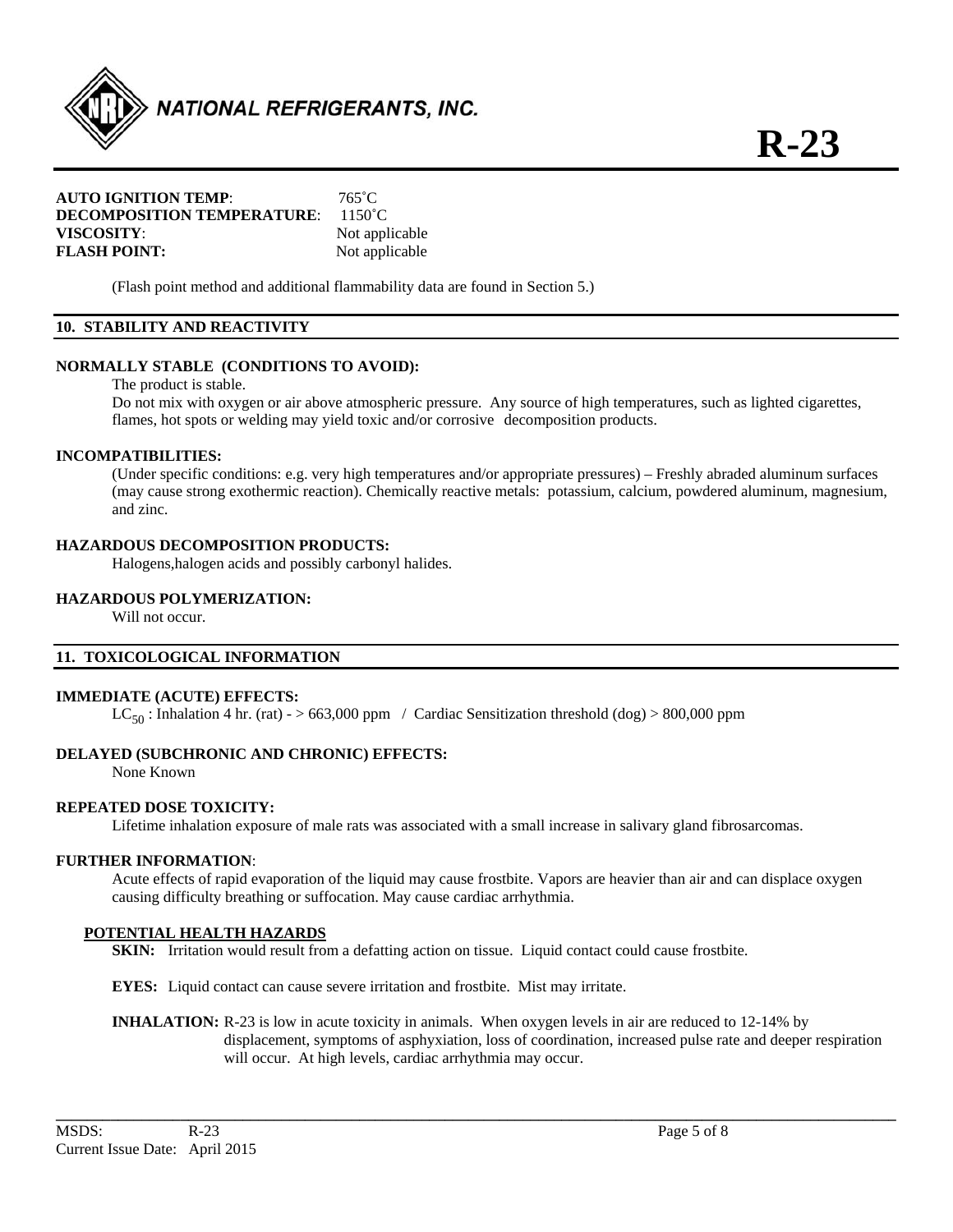

**INGESTION:** Ingestion is unlikely because of the low boiling point of the material. Should it occur, discomfort in the gastrointestinal tract from rapid evaporation of the material and consequent evolution of gas would result. Some effects of inhalation and skin exposure would be expected.

**DELAYED EFFECTS:** None Known

**Ingredients found on one of the OSHA designated carcinogen lists are listed below.** 

| <b>INGREDIENT NAME</b>                | <b>NTP STATUS</b> | <b>IARC STATUS</b> | <b>OSHA LIST</b> |
|---------------------------------------|-------------------|--------------------|------------------|
| No ingredients listed in this section |                   |                    |                  |

## **12. ECOLOGICAL INFORMATION**

**Degradability (BOD):** R-23 is a gas at room temperature; therefore, it is unlikely to remain in water. **Octanol Water Partition Coefficient:** Log  $P_{ow}$  = See Section 9

#### **13. DISPOSAL CONSIDERATIONS**

## **RCRA**

**Is the unused product a RCRA hazardous waste if discarded?** Not a hazardous waste **If yes, the RCRA ID number is:** Not applicable

#### **OTHER DISPOSAL CONSIDERATIONS:**

 Disposal must comply with federal, state, and local disposal or discharge laws. R-23 is subject to U.S. Environmental Protection Agency Clean Air Act Regulations Section 608 in 40 CFR Part 82 regarding refrigerant recycling.

The information offered here is for the product as shipped. Use and/or alterations to the product such as mixing with other materials may significantly change the characteristics of the material and alter the RCRA classification and the proper disposal method.

#### **14. TRANSPORT INFORMATION**

**US DOT ID NUMBER:** UN1984 **US DOT HAZARD CLASS:** US DOT PROPER SHIPPING NAME: Trifluoromethane or Refrigerant Gas R 23 US DOT HAZARD CLASS: 2.2 US DOT PACKING GROUP: Not applicable

For additional information on shipping regulations affecting this material, contact the information number found in Section 1.

#### **15. REGULATORY INFORMATION**

## **TOXIC SUBSTANCES CONTROL ACT (TSCA)**

**TSCA INVENTORY STATUS:** Listed on the TSCA inventory **OTHER TSCA ISSUES:** None

## **SARA TITLE III / CERCLA**

"Reportable Quantities" (RQs) and/or "Threshold Planning Quantities" (TPQs) exist for the following ingredients.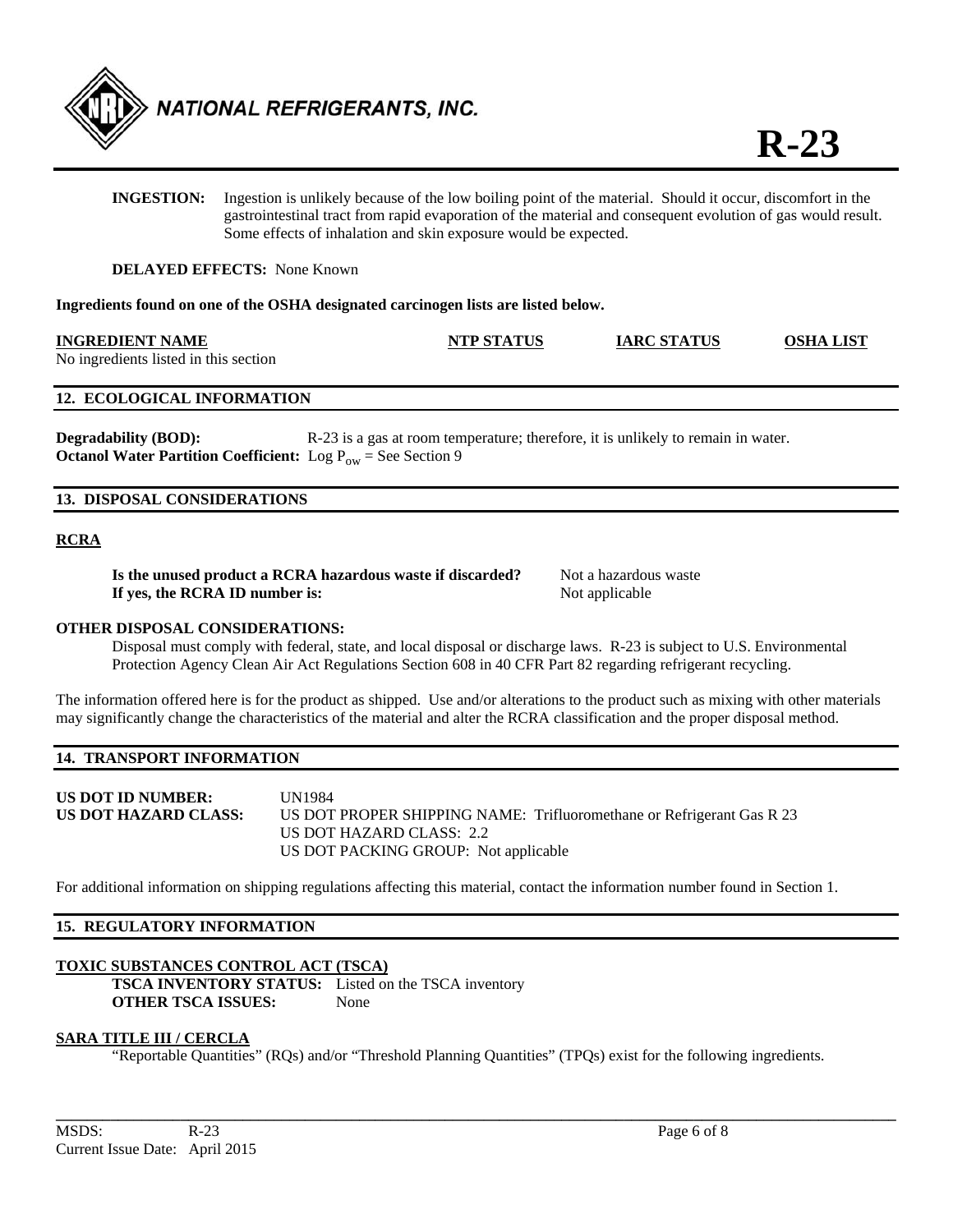

## **INGREDIENT NAME SARA / CERCLA RQ (lb.) SARA EHS TPQ (lb.)**

No ingredients listed in this section

**Spills or releases resulting in the loss of any ingredient at or above its RQ requires immediate notification to the National Response Center [(800) 424-8802] and to your Local Emergency Planning Committee.** 

**SECTION 311 HAZARD CLASS:** IMMEDIATE

PRESSURE

**SARA 313 TOXIC CHEMICALS:** 

 The following ingredients are SARA 313 "Toxic Chemicals". CAS numbers and weight percents are found in Section 2. **INGREDIENT NAME COMMENT** No ingredients listed in this section

## **STATE RIGHT-TO-KNOW**

In addition to the ingredients found in Section 2, the following are listed for state right-to-know purposes.

| <b>INGREDIENT NAME</b> | WEIGHT % | <b>COMMENT</b> |
|------------------------|----------|----------------|
| $\mathbf{A}$           |          |                |

No ingredients listed in this section

## **ADDITIONAL REGULATORY INFORMATION:**

R-23 is subject to U.S. Environmental Protection Agency Clean Air Act Regulations at 40 CFR Part 82.

**WARNING:** Contains Pentafluoroethane (HFC-125), a greenhouse gas which may contribute to global warming.

**DO NOT vent** to the atmosphere. To comply with provisions of the U.S. Clean Air Act, any residual must be recovered.

## **WHMIS CLASSIFICATION (CANADA):**

 This product has been evaluated in accordance with the hazard criteria of the CPR and the MSDS contains all the information required by the CPR.

## **FOREIGN INVENTORY STATUS:**

EU - EINECS # 2008724 Japan – ENCS (2)-47 Canada – Listed on DSL

## **16. OTHER INFORMATION**

| <b>CURRENT ISSUE DATE:</b> | April, 2015                                                                                                                                                                              |
|----------------------------|------------------------------------------------------------------------------------------------------------------------------------------------------------------------------------------|
| PREVIOUS ISSUE DATE:       | November, 2012                                                                                                                                                                           |
| OTHER INFORMATION:         | HMIS Classification: Health $-1$ , Flammability $-1$ , Reactivity $-0$<br>NFPA Classification: Health $-2$ , Flammability $-1$ , Reactivity $-0$<br>$ANSI/ASHRAE$ 34 Safety Group $- A1$ |

Regulatory Standards:

- 1. OSHA regulations for compressed gases: 29 CFR 1910.101
- 2. DOT classification per 49 CFR 172.101